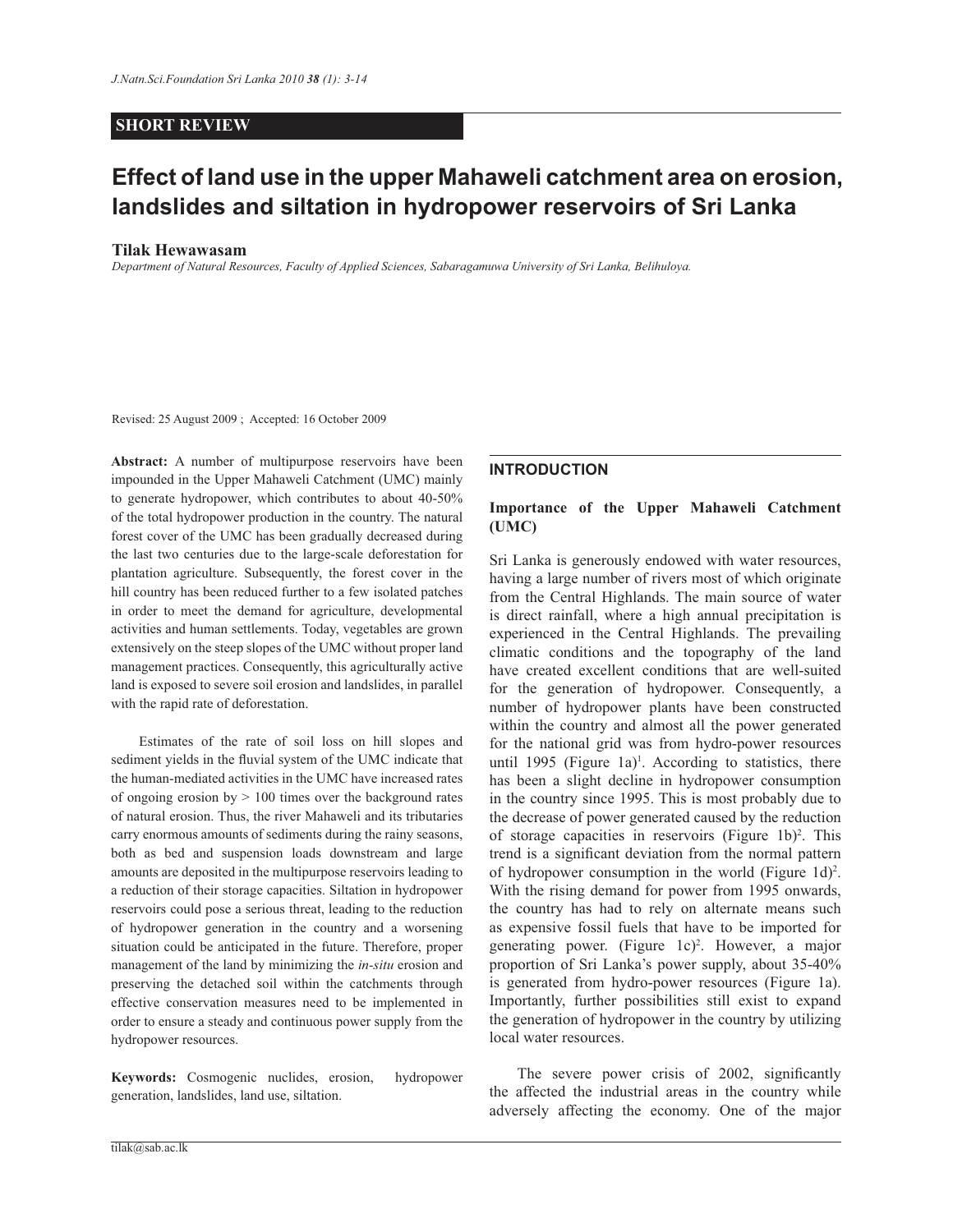reasons for the reduced power supply is the significant recurrent droughts experienced in the country. Drought is a natural phenomenon, caused either by global or regional climatic changes assisted by local impacts. The decrease of water storage capacity of hydro-power reservoirs due to rapid siltation will be one of the main causes for reduction in the power supply of the country in the near future. Proper land management through implementation of soil conservation strategies in the upstream area is very important and will help in maintaining the storage capacities of hydropower reservoirs in the country.

 Sri Lanka has 103 river basins of which seventeen are considered large with areas of more than 1000 km<sup>2</sup> . The Mahaweli takes in the largest volume of water amounting to one seventh of Sri Lanka's total runoff and has a catchment area that covers 15 % of the land in the country<sup>3</sup>. Under the Mahaweli Development Programme, a series of multipurpose reservoirs were constructed along the upstream segment of the Mahaweli, which is in the UMC, to generate hydropower and provide water for large-scale irrigation in the dry-zone and to make settlements for the landless and unemployed population.

 The Accelerated Mahaweli Project, which is the largest single development programme carried out by the Sri Lankan government, commenced in 1977 with the intention of managing water by constructing a series of dams along the main trunk of the Mahaweli River. The

Victoria dam is located in the Dumbare valley, closely downstream of the confluence of the main river and the Hulu Ganga tributary (Figure 2). The dam has created a storage reservoir of  $730$  million  $m<sup>3</sup>$  with a power generation capacity of 210 MW. The Randenigala dam is located about 26 km downstream from the Victoria and 6 km upstream from the Minipe anicut. The Randenigala reservoir has the largest storage capacity, possessing a gross storage of 860 million m<sup>3</sup>. The Rantembe reservoir is relatively small and is located between the Randenigala dam and the Minipe anicut<sup>3</sup>.

 According to historical records, the UMC had been covered with natural vegetation before large-scale deforestation took place for plantation agriculture in the 19<sup>th</sup> century <sup>4</sup>. However, the major portion of land in the UMC is presently under tea cultivation and is known to generate severe soil erosion 5,6. With population growth in the hill country, settlements and farming have rapidly expanded to even the steep slopes, thereby worsening the erosion problem. As a result, the hydroelectric reservoirs in the region are under great risk of sedimentation and the agriculturally utilised lands have been losing their productivity at a rapid pace. Due to sedimentation in the drainage systems downstream, flash flooding in the lowlands of Sri Lanka has become a recurrent natural hazard during periods of intense precipitation. The objectives of the present study are to discuss the land use history, erosion patterns and rates and siltation in the



Figure 1: Plots of (A) power generation in Sri Lanka from 1985 to 2008; (B) hydroelectric power consumption in Sri Lanka from 1980 to 2006; (C) crude oil consumption in Sri Lanka from 1980 to 2006 and (D) hydroelectric power consumption in the world from 1980 to 2006<sup>1, 2</sup>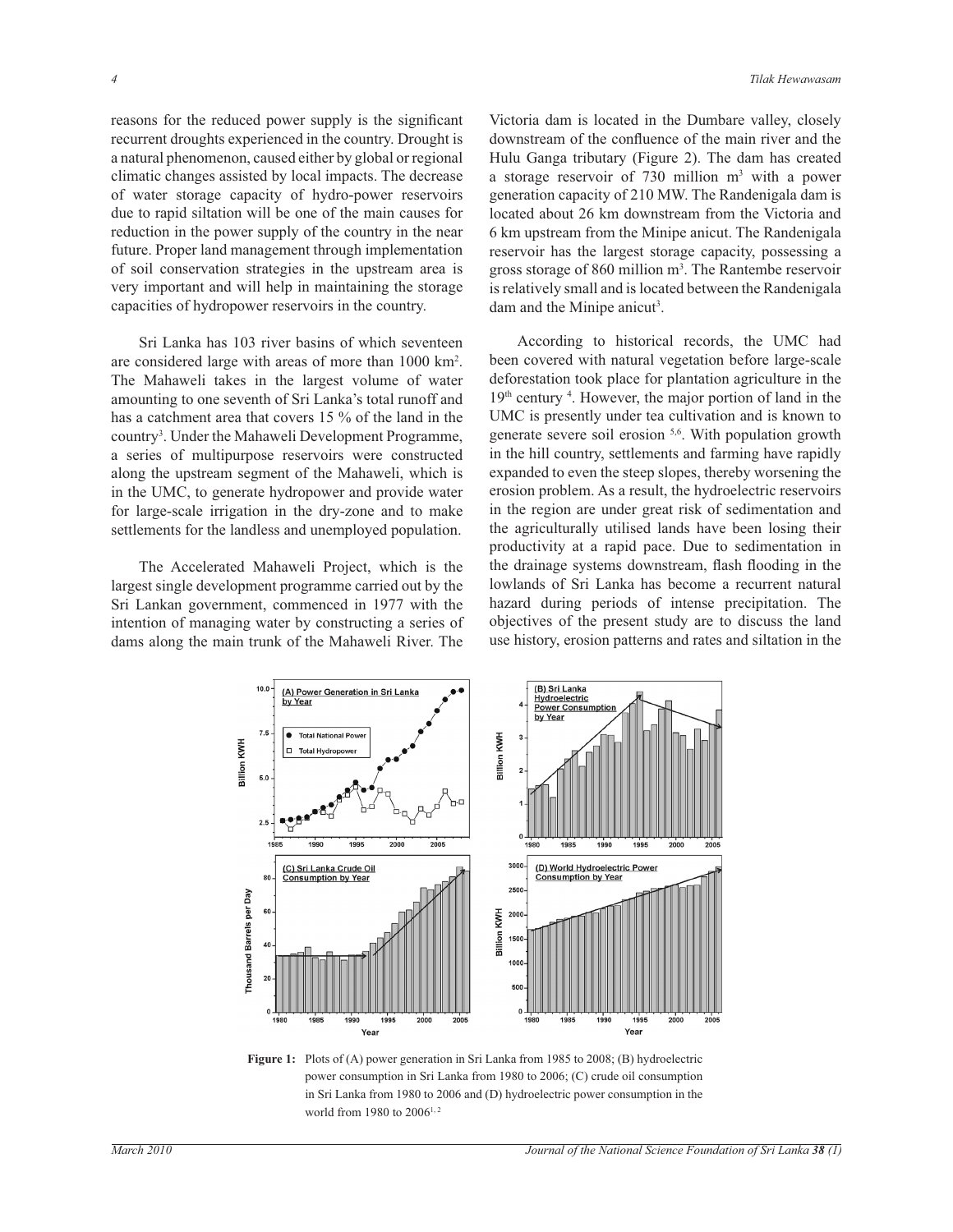hydropower reservoirs in the UMC, which are important factors when implementing conservation strategies to prevent soil erosion and to maintain the maximum storage capacities of reservoirs.

#### **General characteristics of the UMC**

The UMC has a surface area of  $\sim$ 3120 km<sup>2</sup> and a rugged topography, with a mean slope gradient varying from 5° to 30°. Hard crystalline rocks, mainly granitic in composition, uniformly underlie the catchment. The UMC is located in the wet climatic zone (except for a small patch of intermediate zone). Precipitation is seasonal and heavy with variations from  $\sim$ 1000 mm y<sup>-1</sup> up to 5500 mm  $y<sup>-1</sup>$ . Five main soil types have been identified within the catchment; Red Yellow Podzolic soils are the dominant type, covering approximately 60% of the area<sup>7</sup>. The soil is not inherently erodible because of its high infiltration capacity. However, it can cap and compact, leading to impermeable layers that are subjected to high rates of sheet erosion as seen in degraded tea estates<sup>8</sup>.

 The UMC had previously been covered with thick forest protecting the land from major erosional processes over thousands or even millions of years. Two types of forests are typical in the area, (i) tropical Lower montane (900-1500 m) and (ii) tropical Upper



**Figure 2:** Map of the UMC of Sri Lanka showing the locations of hydropower reservoirs and river-load gauging stations

Montane  $(> 1500 \text{ m})$ <sup>9</sup>. Deforestation in the last two centuries has resulted in the removal of a large part of forest cover for agricultural usage. At present, natural forest patches have been persevered only on hilltops of the UMC above the 1500 m contour <sup>4</sup> .

#### **Deforestation in the UMC during colonisation**

Early human settlements of Sri Lanka were mostly concentrated in the lowlands, particularly in the dry zone. During the development activities conducted by Singhalese kings, mainly during the 12<sup>th</sup> century, only a very few settlements were extended to higher elevations, but not above 450 m contour. Later, during the Portuguese period  $(16<sup>th</sup>$  century), the population gradually migrated to the centre of the country but the settlements were still confined to well below the 750 m contour <sup>10</sup>.

 For the first time, a large portion of the natural forests in the Central Highlands, where the UMC is located, cleared between 1830 and 1890 with the introduction of coffee under the British administration (Figure 3). The plantations were unevenly distributed with no proper



Figure 3: Expansion of (a) coffee and (b) tea plantations in the Central Highlands mainly during the period of colonisation<sup>10</sup>



**Figure 4:** Change in land use in the UMC from 1956 to 1991 (Source: Mahaweli Authority of Sri Lanka)1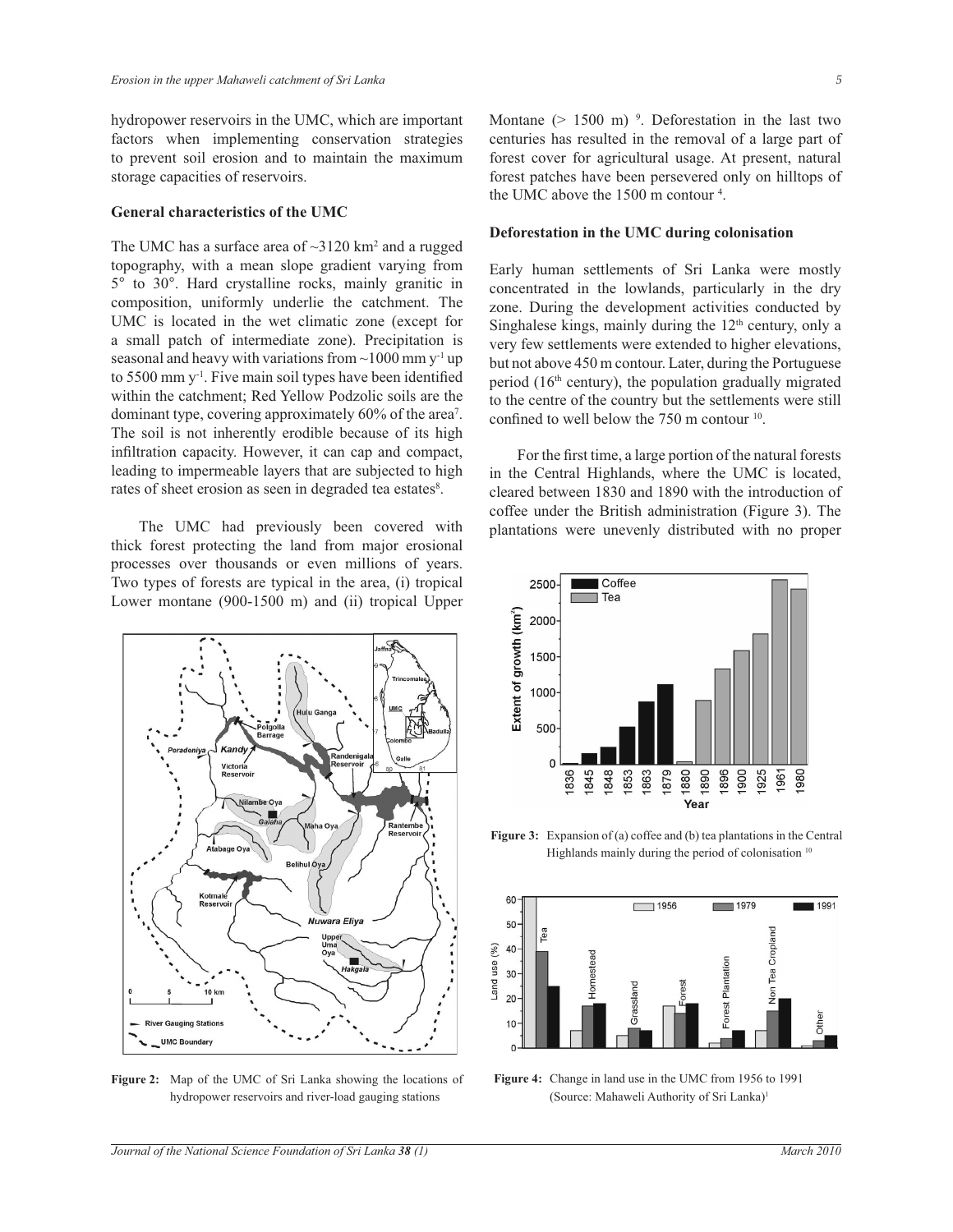land use policy. The first phase of this deforestation had been continued until the coffee industry declined due to a viral disease in the 1880 s. By that time, the extent of forest that was lost through coffee plantations was as high as 4000 km<sup>2</sup> throughout the highlands<sup>4</sup>.

 Following the decline of the industry, most of the coffee lands were restored as tea plantations. Due to the low yield, large areas of coffee land were deserted leading to severe soil erosion. Most of these areas are now under grasslands. Plantations of tea and rubber expanded rapidly with the clearance of the remaining forest. It has been estimated that by 1960 about 2500 km<sup>2</sup> of the land in the Central Highlands was under tea plantations (Figure  $3)$ <sup>10</sup>.

 During the period of plantation expansion, population density in the Central Highlands increased in two ways; a) by migration of local people from the lowlands to highlands and b) by immigration of indentured labour from southern India. Consequently, human interference in the natural system also increased.

#### **Land use pattern after colonisation**

Deforestation has been continuing due to population growth even after the periods of plantation agriculture. The forest cover of the island rapidly dropped from about 44% to 24% during the period from 1956 to 1992. The average rate of deforestation between 1956 and 1992 was very high and was reported as  $\sim$ 1 km<sup>2</sup> per day<sup>11</sup>. Large parts of the forests were cleared to expand towns, villages, and to develop infrastructure facilities. Considerable areas of the forest were also submerged by the hydropower reservoirs that were constructed during the past three decades under the Accelerated Mahaweli Project. In addition to deforestation, the pattern of land use in the country changed extensively during the last four decades due to different agricultural practices. Taken together, both deforestation and changes in land use have caused severe soil erosion in the Central Highlands.

#### **Existing land use pattern and soil erosion in the UMC**

Fragmented patches of natural forest, considered to be pristine, have been preserved at higher elevations of the UMC, such as at Pidurutalagala, Horton Plains, Hakgala, Nilambe and Knuckles. Most of these natural forests (over 90%) are now protected areas, controlled by the Forest Department and the Department of Wild Life Conservation $11$ . Today, the UMC is dominated by tea cultivation that occupies about 25% of the land area. The rate of soil loss in tea lands is dependent on the agricultural pattern. Lands under seedling tea

were identified as the most vulnerable to soil erosion. Replanting of tea by seedlings was the common practice in the Central Highlands. Often, seeds were collected from mother plants that were apparently of high quality. Cultivation and plantation of tea were mostly done along rows on hill slopes. Later on, spaces between rows became channels by the formation of rills and gullies<sup>5</sup>. Frequent weeding further accelerated this process. Nearly 85% of all tea land in Sri Lanka is under seedling tea<sup>5</sup>. The land use pattern in the UMC has changed to a large extent over a period of three decades from 1956 to 1991 due to changing agricultural demand, development activities and ongoing soil management programmes. A comparison of land use changes for this period is illustrated in Figure 4. As shown, large extents of tea lands have been converted to other uses during this period.

## **Erosion mechanisms in the UMC**

In addition to the natural or geologic erosion, accelerated erosion occurs in tropics by (i) rill erosion (ii) interill or sheet erosion (iii) gully or ravine erosion, etc. When rain water starts to flow over land surfaces, tiny channels known as rills are formed by eroding the surface linearly. Rills usually occur together and they tend to form on



**Figure 5:** Map of the distribution of landslides, relict landslides and natural landslides scars in the Central Highlands and an overlap of the UMC12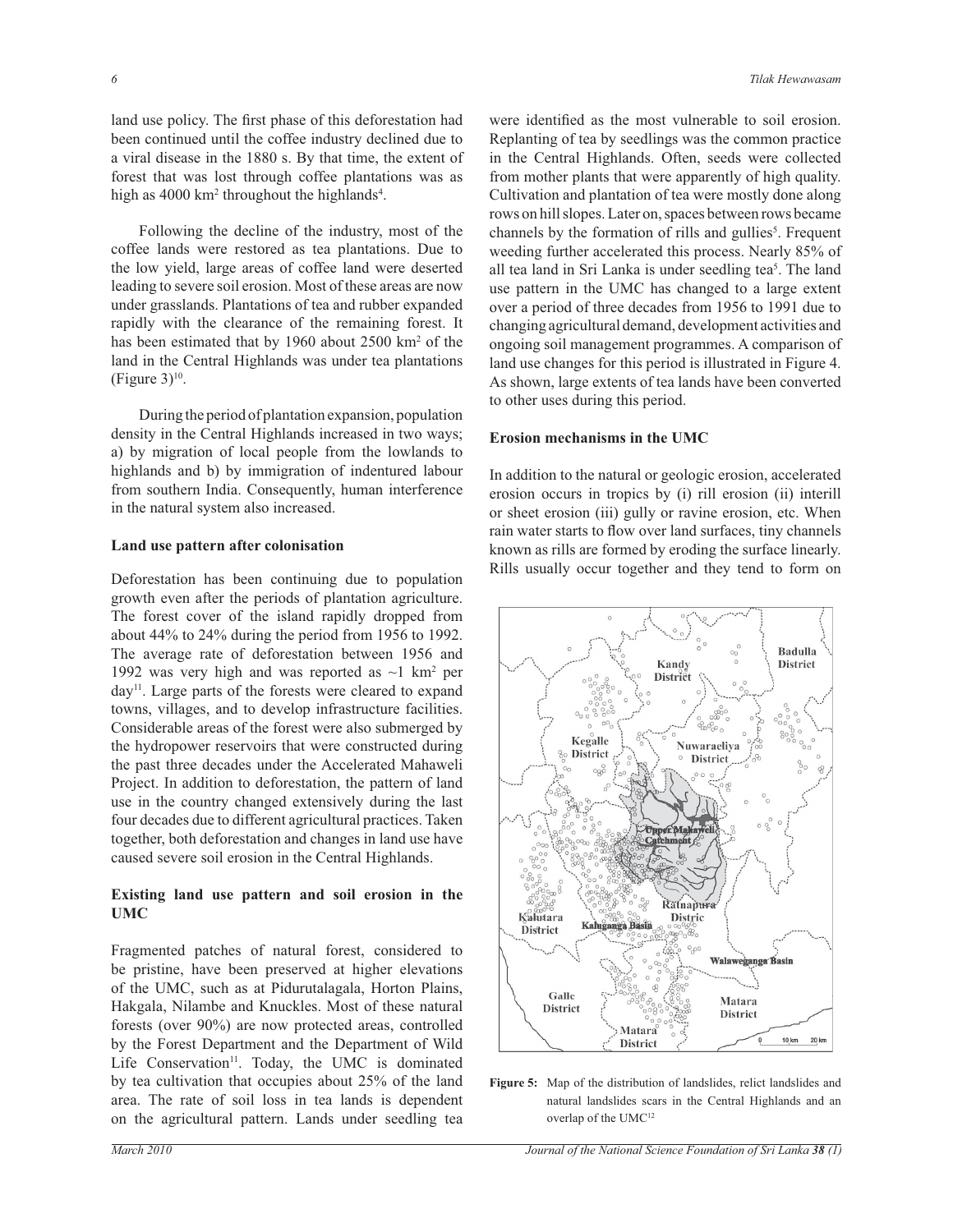slopes. In between the rills, soil is removed as sheets or layers by another form of erosion known as sheet erosion. Widening and deepening of rills finally lead to the formation of gullies, which can be found in highly degraded lands. In the highlands, gully formation also has a distinctive structural control through the preferential erosion along joints, fractures, etc. Erosion that occurs along a stream by rapidly flowing waters is called channel or stream erosion with two distinct components: lateral or stream bank widening (especially during bank full stages) and vertical down cutting. Different types of mass movements are also considered as contributing to erosion. However, their mechanisms are different from other forms of erosion <sup>5</sup> .

A previous study<sup>8</sup> observed that the UMC has been undergoing rapid soil loss through sheet erosion since plantation agriculture started. Features such as pedestals (columns of soil standing out from the general eroded surface, covered by a cap of resistant material such as a stone layers), root exposures and armour layers (concentration of coarser soil particles on the soil surface) indicate severe sheet erosion in this area. Pedestals usually indicate lands with rates of sheet erosion as high as 5000 t km<sup>2</sup> y<sup>-1</sup>. However, gully (a deep depression or channel in a landscape) formation has also been recognised as an erosion mechanism in poorly maintained agricultural lands. Formation of ravines and gullies is a very common characteristic in lands under seedling tea<sup>5</sup>.

 Before the period of colonisation, most Kandyan villages had been concentrated along major river valleys in the island (called riparian settlements). During this era, the forest was cleared for homesteads and shifting cultivation. Terraced rice fields ("paddy") were scattered in some regions of the hills. The paddy fields were set up just below home gardens that consisted of mixtures of trees and bushes/scrubs, which could be considered as the next best alternative to a natural forest<sup>4</sup>. At that time, the damage to the steep slopes and upper catchment areas by Kandyan settlers was negligible since the population density was low. However, shifting cultivation on steep slopes by slash and burn techniques is a highly destructive process that causes severe soil loss by sheet wash. When the land surface is left exposed between planting phases, some landslides could have been triggered due to poor surface drainage.

## **Distribution of landslides in the UMC**

In Sri Lanka, nine major districts (Badulla, Nuwara-Eliya, Ratnapura, Kegalle*,* Kandy, Matale, Kalutara and also Galle and Matara recently) have been identified as landslide prone or landslide-dominated areas, and the UMC covers four of them, namely Nuwara-Eliya, Kandy, Badulla and Matale districts. According to the records maintained by the National Building Research Organization (NBRO), nearly 12 000 km<sup>2</sup> of the land area of Sri Lanka ( $\sim$ 18 %) is vulnerable to landslides. The Central Highlands of Sri Lanka, which is characterised by a high density of landslide distributions, is the region most prone to landslides due to its rugged topography (Figure 5). The landslide distribution density in the UMC is relatively low when compared to the other large basins such as the Kalu-Ganga, but the quantity of sediments delivered through landslides to the river load in the UMC renders it noteworthy (Figure 5). This is due to the high connectivity of the landslides with the stream networks $12$ . According to the author's own observation*s*, enormous amounts of sediments have been dumped into both Randenigala and Rantembe reservoirs by Kurundu Oya, Belihul Oya and Uma Oya, three tributaries in the UMC, as a result of a series of landslides that occurred during heavy rains in the early part of 2007 in Walapane area of the Nuwara-Eliya district. The amounts of sediments delivered to Kurundu Oya, Belihul Oya and Uma Oya by this event were estimated as  $84,400 \text{ m}^3, 65,000 \text{ m}^3$  and 6,500 m<sup>3</sup> , respectively (*unpublished report, Geological Survey and Mines Bureau*). Even though landslides are episodic and lasting over a short period, the amount of sediments delivered to the fluvial networks and eventually deposited in reservoirs may be much larger than that resulting from the continuous flow of sediments supplied by other processes of erosion, particularly in areas where landslide density is high. In support of the same view, Gunatilaka<sup>12</sup> suggested that "naturally occurring" landslides were and are the dominant erosional process in the Central Highlands and play a major role in the slope and escarpment retreat processes of topographic development in the Central Highlands of Sri Lanka under low natural denudation rates.

 Relief, lithology, rock structure, and soil type have been identified as natural control mechanisms of landslides. However, human activities have predominantly caused the initiation of recent landslides in Sri Lanka as is evident from the ongoing increase in their frequency and distribution<sup>13</sup>. The frequency of landsliding has dramatically increased during the past few decades as a result of human perturbations. The same study <sup>13</sup> reported that a large number of recent landslides occurred on slopes in the agricultural areas, based on analysing 200 mass movements in the hill country. Based on a statistical analysis, 35%, 20%, 10%, 13%, and 8% of landslides occurred in tea, rubber, coconut, paddy and vegetable cultivated lands respectively.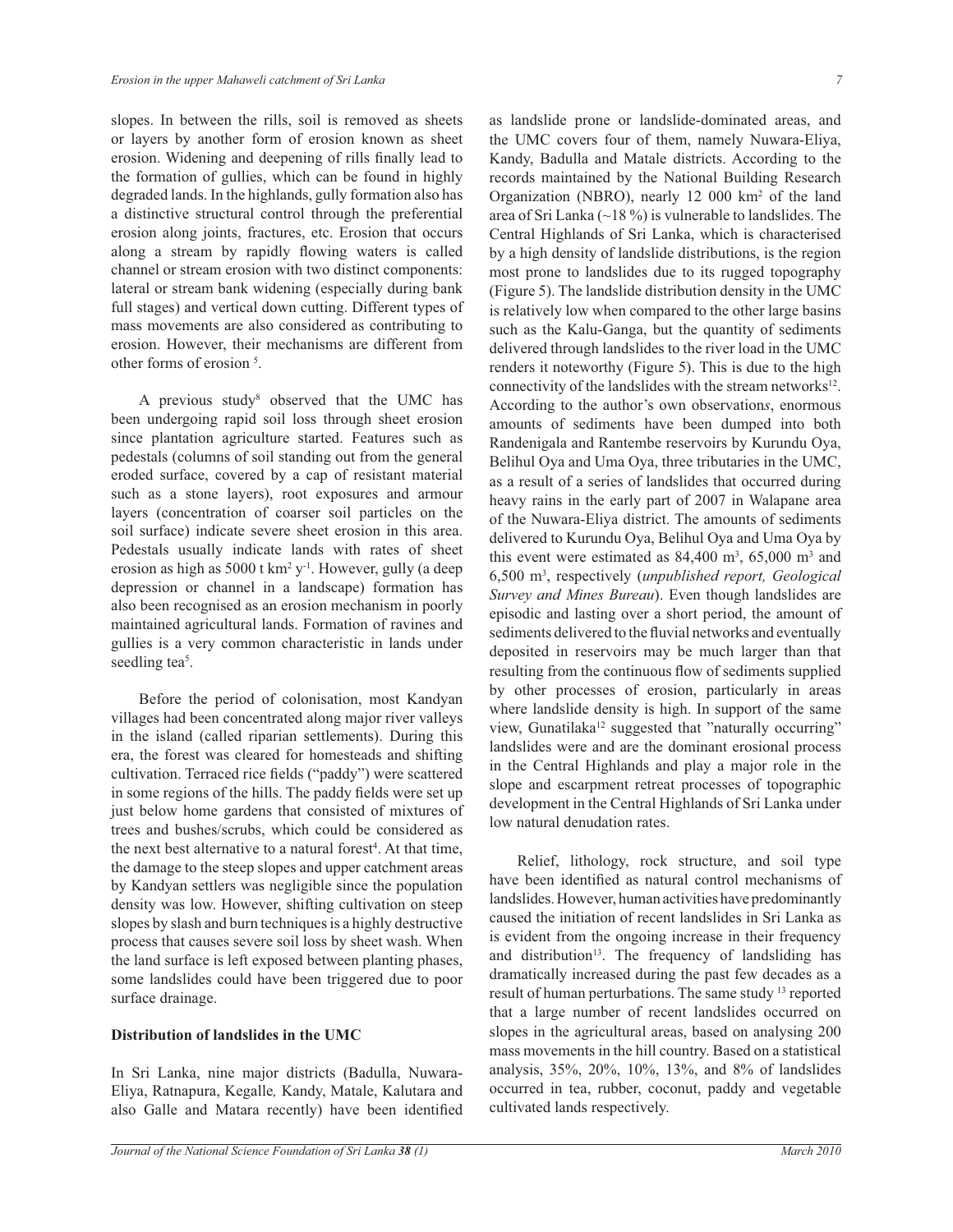#### **On-site soil loss measurement derived erosion rates in the UMC**

Soil-loss measurements can be obtained at various temporal and spatial scales depending on the purpose of the survey (Figure 6). Rates of soil loss required to develop and monitor the effectiveness of soil conservation in agricultural lands are estimated over short periods, ranging from a single rainstorm to several years. Sediment traps that are installed in agricultural plots on actual hill slopes (on-site sediment traps) are used to monitor soil losses through different vegetation types. This method greatly underestimates the real rates of local soil losses due to dislodging of sediment that is mobilized during high-intensity rainfall or large storm events<sup>14</sup>. As an alternative, field runoff plots are experimentally monitored at the laboratory scale. Laboratory plots can be carefully controlled, and hence rates can be estimated with an improved accuracy<sup>14</sup>. However, laboratory experiments have certain limitations; they do not truly represent field conditions such as influence of soil and plant characteristics on erosion or temporal variations of environmental conditions, and hence the derived measurements are not really representative<sup>14</sup>. Commonly, the Universal Soil Loss Equation (USLE) is used to predict rates of soil loss in croplands as an indirect approach. For USLE, it is assumed that the total soil loss in a specific site depends on rainfall erosivity, soil susceptibility, slope length and steepness, and crop and land management <sup>15</sup>. Even though it is widely applied, the application of USLE is a purely empirical approach and is not based on any real on-site measurements.



**Figure 6:** The common techniques that are used to estimate erosion and sediment delivery rates over different temporal and spatial scales (modified after Verstraeten and Poesen <sup>39</sup>)

A large amount of field data on erosion losses from the UMC has been accumulated in the last few decades; many of them are in unpublished reports at several government institutions. Several of them have been measured directly using on-site sediment traps or at field runoff plots. However, some of the rates have been predicted from the USLE adjusted with parameters more suitable to Sri Lankan conditions. In order to evaluate the magnitude of soil loss, tea lands have been classified into three groups as: (a) seedling tea without any soil conservation (b) seedling tea with some soil conservation and (c) vegetatively-propagated tea. The soil loss from seedling tea plots without any soil conservation is as high as 7500 t km<sup>-2</sup> y<sup>-1</sup>. Soil loss from an unprotected seedling tea land in the up country ( $>1000$  m) and the mid country (300-600 m) was predicted as 4600 t km<sup>-2</sup>  $y$ <sup>-1</sup> and  $1850$  t km<sup>-2</sup> y<sup>-1</sup> respectively, based on the USLE<sup>5</sup>.

 In contrast, soil losses under vegetatively-propagated tea land were as low as  $200$  t km<sup>-2</sup> y<sup>-1</sup> (Table 1). One study <sup>16</sup> reported very low soil loss  $(24 \text{ t km}^2 \text{ y}^{\text{-}1})$  under a vegetatively-propagated tea plot at Giragama in the mid country (300-600 m) based on a four-year measurement period. Another study<sup>17</sup> elaborated on the importance of having a cover crop against surface run-off during replanting of tea. His experiments showed very low soil loss across mulched plots  $(80 \text{ t km}^2 \text{ y}^{\text{-}1})$  whereas higher soil losses ( $5200$  t km<sup>-2</sup> y<sup>-1</sup>) were reported from unmulched plots, during the same monsoon rainfall conditions. This was further supported by El-Swaify and Krishnarajah<sup>5</sup>, by measuring erosion rates during replanting under different settings. They were 3690-4750 t km<sup>-2</sup> y<sup>-1</sup> and 7-35 t km<sup>-2</sup> y<sup>-1</sup> in a bare and mulched covered land, respectively<sup>5</sup>.

 A previous study also reported high rates of soil loss under seasonal crops<sup>18</sup>. The experiments, carried out in the Maha Oya catchment of the UMC,



Figure 7: Plot of long-term sediment generation rates (cosmogenicnuclide derived) and short-term sediment yields (river-load gauged) for small and large catchments of the UMC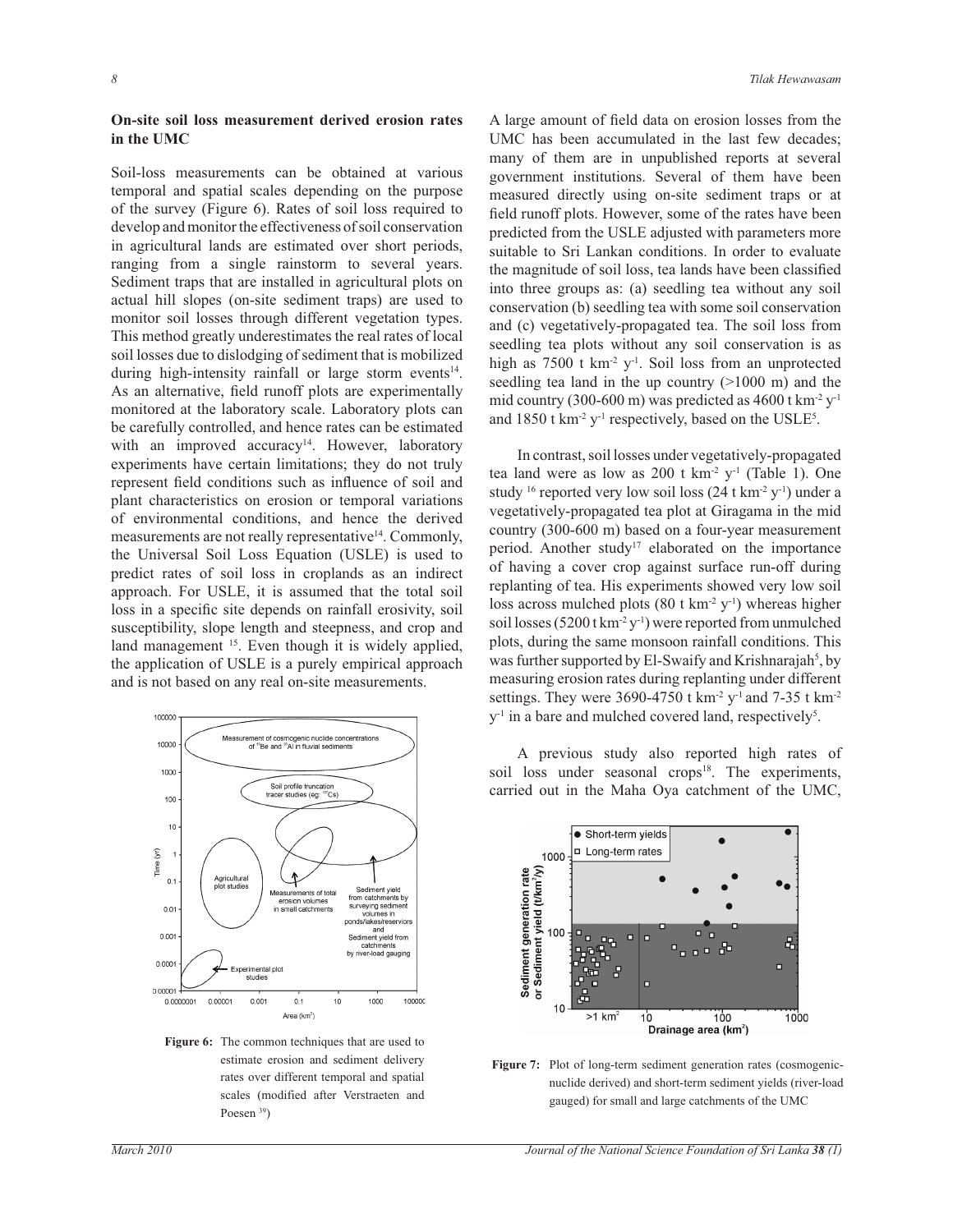revealed that the soil losses under tobacco, capsicum and carrot plots were 7000 t km<sup>-2</sup> y<sup>-1</sup>, 3800 t km<sup>-2</sup> y<sup>-1</sup> and 1800 t  $km^2$  y<sup>1</sup>, respectively. These quantitative assessments clearly indicate that massive quantities of soil are being removed from poorly managed lands under seedling tea and seasonal crops. Also the results stress the implications of surface cover to control the run-off especially during the replanting of tea. Even though quantitative estimates are not available; it is inevitable that a huge amount of soil is presently being lost through potato and vegetable cultivations on steep slopes in the UMC. These croplands are irrigated by sprinkler methods that detach the soil particles from the ground and are under poor land management. The Ministry of Forestry and Environment has presented the most upto-date compilation of soil erosion rates that are listed in Table  $1<sup>19</sup>$ . A team of agricultural engineers and soil scientists of the Ministry of Forestry and Environment reviewed the most accurate estimates of soil loss based on field studies to make this compilation<sup>20</sup>.

#### **River load–gauged erosion rates in the UMC**

Erosion rates are generally inferred from the total load of denudational materials that are transported within streams or rivers (river load gauging). The load includes a sum of the dissolved or solute flux, the suspended particle flux and the bed material or sand flux<sup>21</sup>. River gauging is generally continued over a short-period of time, from a few years to a maximum of few decades. Therefore, the resulting rate of erosion is an average within a period of monitoring, typically 1-100 years (Figure 6). There are many practical difficulties and measurement uncertainties in this approach. River load gauging may not record sediment transported by rivers during low-frequency and high-magnitude events such as floods and mass movements. Further, some sediments

may not pass through the gauging station because they are trapped in upstream dams<sup>22</sup> or stored temporarily within the catchment<sup>23,24</sup>. Therefore, short-term rates are subject to a high degree of uncertainty and cannot necessarily be regarded as a natural rate of erosion.

 The suspended load in the Mahaweli River was first measured near the Botanic Gardens, Peradeniya in Kandy (Figure  $2)^{25}$ . These preliminarily measurements were carried out merely by collecting surface water samples from a boat and measuring the flow velocity using a current meter. The rates of suspended load varied from 130,000-820,000 t  $y<sup>-1</sup>$ , which can be translated into a maximum rate of sediment yield of 11.5 t  $km<sup>-2</sup> y<sup>-1</sup>$ , by dividing the catchment's upstream area. However, based on these measurements and assuming a sediment delivery ratio of only 10%, a soil loss of 115 t  $km^2$  y<sup>-1</sup> from the upper catchments was documented<sup>5</sup>.

 The Netherlands Engineering Consultants monitored the suspended load of the Mahaweli at two locations, at Peradeniya and Weragantota (below the UMC) over the two periods, June-July and October-November 1983 (Figure  $2)^{26}$ . In that study, average annual sediment yields were derived for the period of 1950 to 1982 by applying sediment rating curves to monthly discharge. The sediment yield of the UMC above Peradeniya was 420 t km<sup>-2</sup> y<sup>-1</sup>. Two values for sediment loads passing Weragantota were calculated. It was 1,600,000 t y<sup>-1</sup> prior to 1975 and 500,000 t  $y^{-1}$  after 1975<sup>26</sup>. This difference is due to trapping of sediments at Pologolla and Minipe barrages, which were constructed after 1975. This study indicated that an enormous amount of sediments had been silted in the Pologolla barrage.

 The Mahaweli Authority of Sri Lanka with the assistance of H.R. Wallingford Limited, UK has

| Land use type                       | Area<br>(km <sup>2</sup> ) | Soil loss<br>$(t \text{ km}^{-2} \text{ y}^{-1})$ | <b>Bedrock</b><br>erosion rate <sup>1</sup> |
|-------------------------------------|----------------------------|---------------------------------------------------|---------------------------------------------|
|                                     |                            |                                                   | $\text{(mm ky}^{-1})$                       |
| Dense forest                        | 356.6                      | 100                                               | 37                                          |
| Degraded forest and scrubs          | 435.7                      | 2500                                              | 925                                         |
| Degraded grasslands                 | 141.9                      | 3000                                              | 1110                                        |
| Poorly managed seedling tea         | 3454.8                     | 5200                                              | 1924                                        |
| Seedling tea with some conservation | 252.7                      | 1500                                              | 555                                         |
| Vegetatively-propagated tea         | 114.9                      | 200                                               | 74                                          |
| Paddy                               | 285.7                      | 300                                               | 111                                         |
| Home gardens                        | 537.7                      | 100                                               | 37                                          |
| Shifting cultivation and tobacco    | 484.6                      | 7000                                              | 2590                                        |
| Market gardens                      | 163.6                      | 2500                                              | 925                                         |

Table 1: Extent of different land use types and estimated soil erosion rates in the UMC<sup>19,20</sup>

<sup>1</sup> Converted into corresponding bedrock erosion considering density as 2.7 g/cm<sup>3</sup>.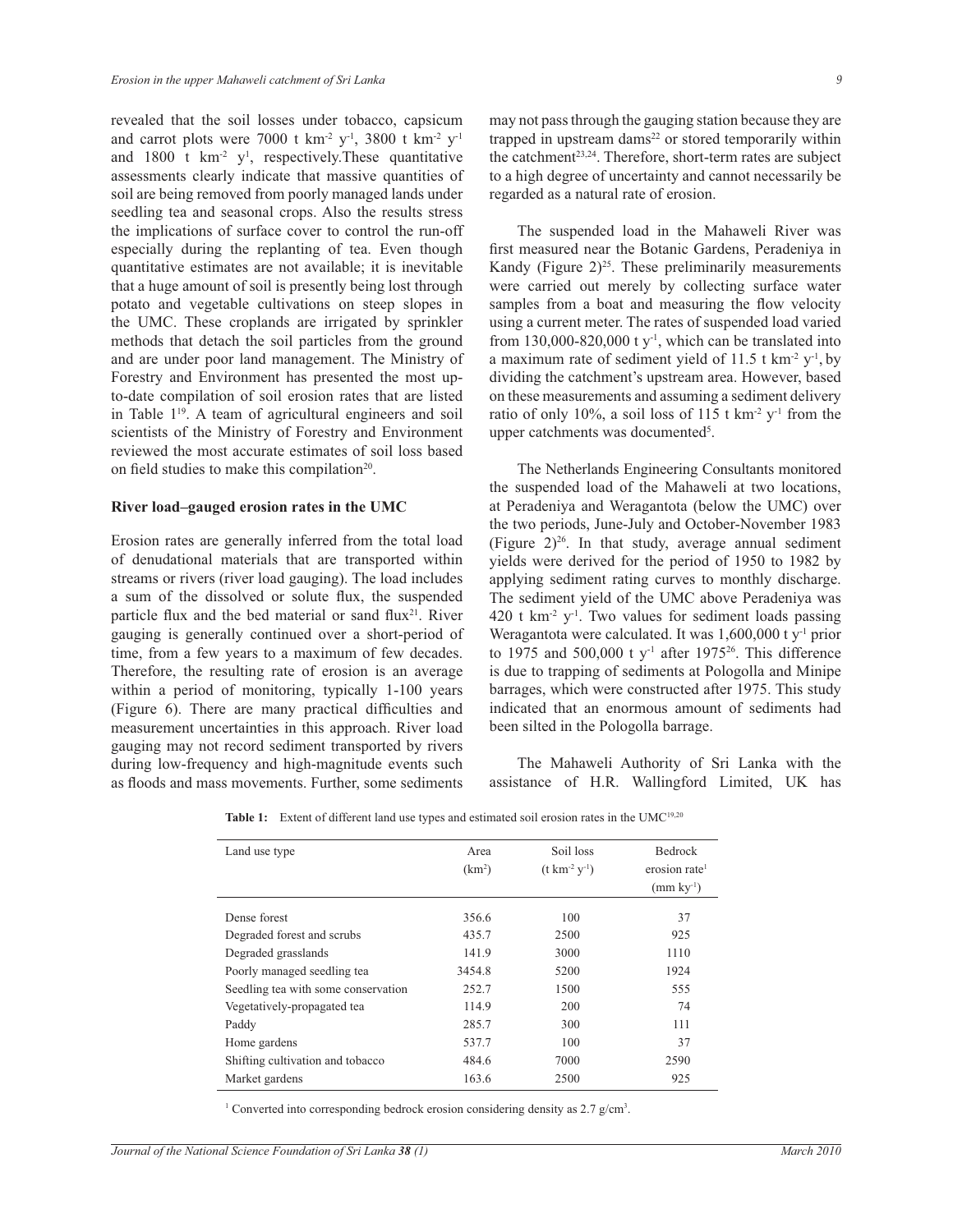monitored six tributary catchments (Nilambe Oya, Upper Uma Oya, Hulu Ganga, Maha Oya, Belihul Oya and Atabage Oya) of the Mahweli River for suspended sediment yields and discharge since  $1991$  (Figure  $2)^{27}$ . Sediments yields were measured at the gauging stations by pumping river water/sediment samples at a constant rate, then collecting them into buckets of known volume. Many samples were collected across the stream width at different depths for a single monitoring exercise. The discharge was continuously monitored at the gauging station using an automatic water level recorder. Actual sediment yields were measured only for one to three year periods at frequent intervals. Sediment yields were then derived for more years using sediment rating curves. Total sediment yields derived for these catchments range from 130 to 2100 t  $km^{-2}y^{-1}$  and are graphically presented in Figure 7 <sup>6</sup> .

## **Cosmogenic-nuclide derived erosion rates in the UMC**

Measurement of *in-situ* produced cosmogenic nuclides in minerals such as <sup>10</sup> Be in quartz is now widely used to quantify and characterise rates of erosion and other geomorphological processes. *In-situ* cosmogenic nuclides, such as <sup>10</sup>Be and <sup>27</sup>Al, are formed within mineral grains at the earth's surface due to bombardment by secondary cosmic rays<sup>28</sup>. For example, atomic nuclei of Si and O in mineral quartz interact with secondary cosmic rays generating cosmogenic<sup>27</sup> Al and <sup>10</sup> Be, respectively. Production of *in-situ* cosmogenic nuclides is greatest at the earth's surface and decreases exponentially with depth below the surface (Figure 8)<sup>28</sup>. Therefore, the accumulated nuclide concentration in a mineral grain over the whole period of cosmogenic exposure records the rate at which a specific grain has been exhumed. Hence, cosmogenic concentrations in mineral grains can be used to quantify the rate of erosion. This indirect technique quantifies the total erosion including both chemical and physical components, averaging over a long period, generally in 1000 to 100,000 year time scales (Figure 6).

A study  $28$  has shown that the surface nuclide concentration (N) of a steadily eroding bedrock is inversely proportional to the rate of erosion (E), that is  $E = P_0 \Lambda/N$ , where  $P_0$  is the cosmogenic production rate at the surface and  $\Lambda$  is the absorption mean free path (the  $1/e$  attenuation length for production rate,  $Λ = ca$ . 60 cm for granitic rocks). This equation requires values for  $P_0$ and N to calculate the erosion rate of a rock that erodes steadily. Developments in Accelerator Mass Spectrometry (AMS) have offered the opportunity to measure minute concentrations of *in-situ* produced cosmogenic nuclides (N) in terrestrial materials. Quartz is commonly used

to measure the abundance of <sup>10</sup>Be and <sup>27</sup> Al for erosion studies since it (i) consists chiefly of cosmogenic targets of Si and O, (ii) is geologically abundant in almost all types of rocks and relatively easy to separate, (iii) is tight in crystal structure minimising possible contamination by atmospherically derived cosmogenic nuclides, (iv) is simple in target chemistry (Si ad O) that allows direct theoretical calculations of  $10Be$  and  $27Al$  and (v) is low in aluminium concentration<sup>29</sup>. Generally, about 50 g of quartz is taken, purified, and then dissolved in strong acids. The Be and Al fraction in the sample is separated using ion exchange chromatography<sup>30</sup> and targets of BeO and  $AI_2O_3$  are prepared. AMS measures ratios of  $10Be/9Be$ and <sup>27</sup>Al/<sup>28</sup>Al<sup>31</sup>.

Nuclide production rate  $(P_0)$  at the earth's surface depends on the sampling altitude and latitude<sup>32</sup>. Closer to the equator, shielding of cosmic rays is highest and leads to minimum production of cosmogenic nuclides. However, latitude effect becomes negligible and production is nearly constant over latitudes greater than 60 degrees (high latitude). When the sampling altitude is higher, the cosmic ray flux increases yielding a higher production rate. The production rate at the sea level and high latitude (SLHL) is constant and documented by various studies<sup>33,31</sup>. Lal <sup>28</sup> and Dunnai <sup>34</sup> have presented two equations to scale the surface production rates at any altitude and latitude of sampling from the production rate of documented SLHL. It has enabled the surface production rate of <sup>10</sup> Be or <sup>27</sup> Al  $(P_0)$  at any sampling site with known altitude and latitude to be calculated.

 Over the past decade, the cosmogenic nuclidebased technique has been further extended to measure erosion rates on catchment scale. Here the steady state concept is assumed in catchment scale. The input of cosmogenic flux to the catchment is balanced by the output of the total flux through erosion and radioactive decay (Figure 8). The spatially integrated rate of erosion within a catchment is then calculated from cosmogenic nuclide concentrations in quartz in river sediments<sup>35,36</sup>. This rate is also a long-term average that is integrated over the 1000 to 100,000 y time scale <sup>28</sup> (Figure 6). This long-term erosion rate is dominated by the "natural" preanthropogenic background rate, and responds slightly to changes in erosion rates that act on shorter time scales<sup>37,38</sup>.

A previous study<sup>6</sup> estimated cosmogenic nuclidederived sediment generation rates on hillslopes at six tributaries (Nilambe Oya, upper Uma Oya, Hulu Ganga, Maha Oya, Belihul Oya and Atabage Oya) and four trunk stream locations in the UMC. These measurements were done at the University of Berne, Switzerland and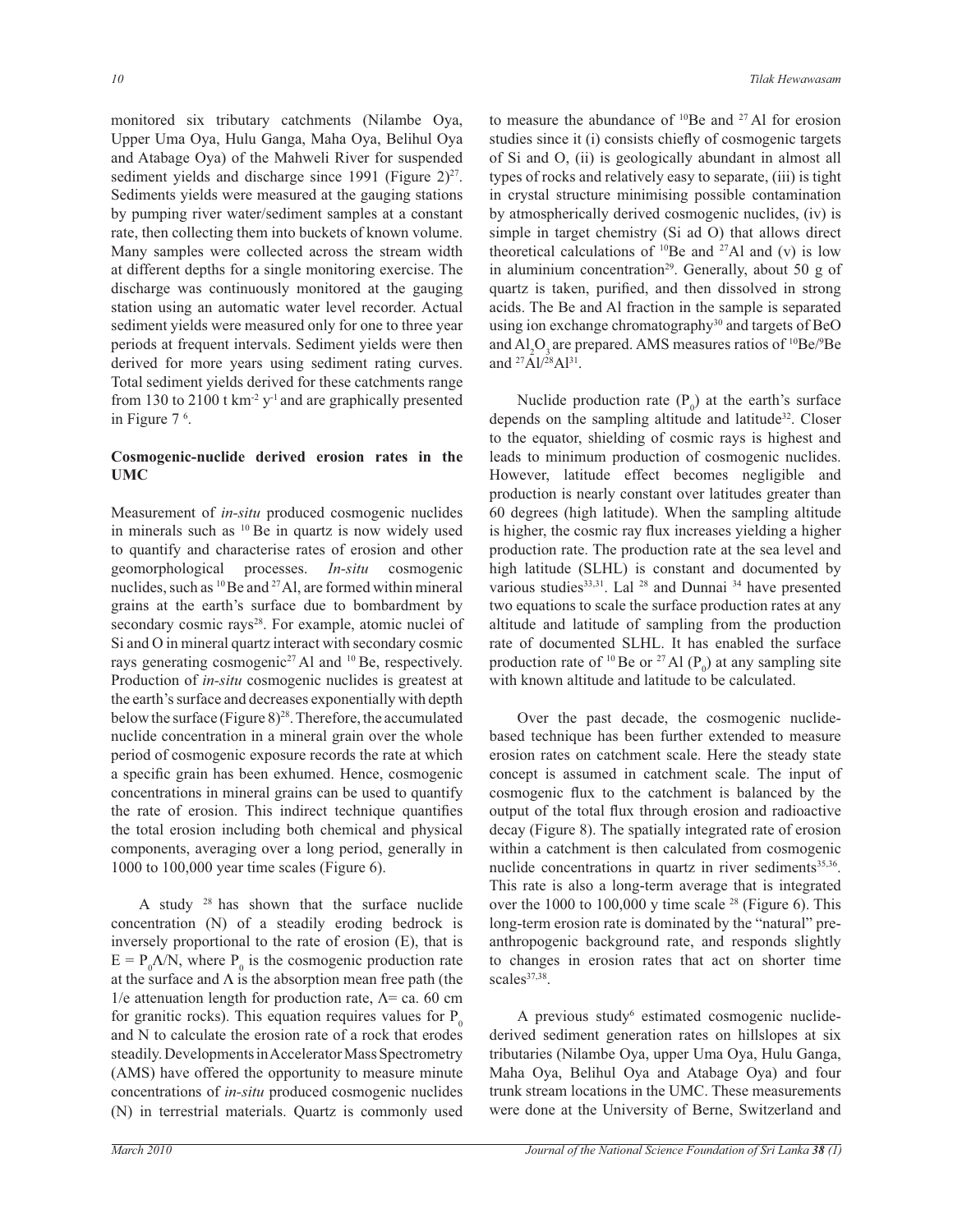at the AMS facility at the Swiss Federal Institute of Technology Zurich, Switzerland. The suspended loads of these sampling locations have been monitored by the Mahaweli Authority and the Irrigation Department of Sri Lanka over a period of 3-30 years (Figure 2). These large catchments are heavily utilized for agriculture and human settlements and the rates could be interfered with by recent human-caused soil erosion. Therefore, in order to avoid any human-caused interference in cosmogenicnuclide sediment generation rates, they have sampled two small catchments completely covered with natural vegetation (ca. 1 km<sup>2</sup>, Hakgala and Galaha) (Figure2). These two small catchments are almost identical to the other sampling site in term of relief, climate and lithology. Their best estimates of the pre-anthropogenic sediment generation rates are based on cosmogenic nuclide measurements in samples from creeks and soils at two forest sites (Hakgala and Galaha). The measured rates range from  $13-30$  t km<sup>-2</sup> y<sup>-1</sup> (Figure 7).

## **Reservoir Siltation in the UMC**

Five reservoirs (Kotmale, Polgolla, Victoria, Randenigala and Rantembe) have been impounded in the UMC during the last few decades to facilitate hydropower and to provide water for agricultural lands in the dry zone. In the 1990s, H.R. Wallinford Limited (UK) completed a hydrographic survey on the reservoirs to determine sedimentation rates and to predict the future sedimentation rates (Table 2). The survey revealed a low sedimentation rate for large reservoirs of UMC (Kotmale and Victoria) for the period from 1985 to 1993. However, the sedimentation rates in small reservoirs of the UMC (Polgolla and Rantembe) are remarkable. According to the survey, the Polgolla barrage has reduced its storage capacity to 56 % over a 17-year period<sup>27</sup>. More significantly, Rantembe reservoir has reduced its storage capacity to 72 % during a threeyear period after impoundment. Prediction of future sedimentation rates in Rantembe has indicated that its storage capacity will fall to 32 % by the year 2020<sup>27</sup>. There are many methods to minimise the rates of siltation in the hydropower reservoirs. However, conservation of soil in the upstream catchments would be the best longterm solution to minimise the rapid rate of sedimentation in the small reservoirs.

 The analysis of power generation statistics in the country over the last twenty five years reveals an



**Figure 8:** Diagrams illustrating the principles of the cosmogenic nuclide method in (a) estimating exposure age and *in-situ*  erosion rates on rock outcrops, and (b) measuring sediment generation rates in catchment scale (modified after Von Blanckenburg<sup>40</sup>)



**Figure 9:** Plots of (a) national power generation in Sri Lanka from 1985 (Data from Statistical Handbook-2008, Mahaweli Authority of Sri Lanka)<sup>1</sup> and (b) expenditure for oil born by the Ceylon Electricity Board to generate power from 1998 (Annual Report and Accounts-2005, Ceylon Electricity Board)<sup>41</sup>. Note that the estimated power generation and expected oil expenditure in year 2030, under multiple regression analysis, will be 12.24 Billion KWH and 82470 million of rupees per year, respectively.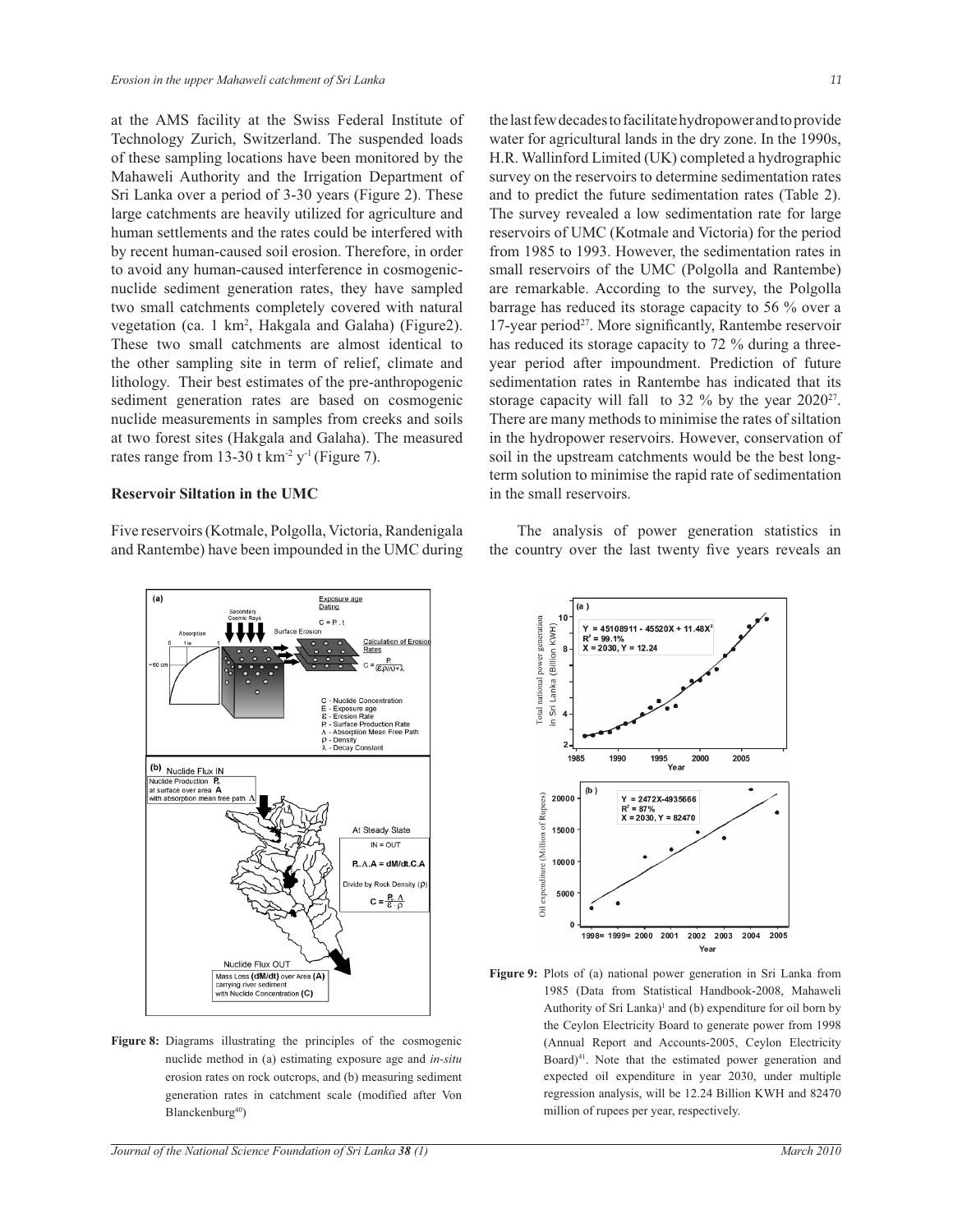| Name of the<br>reservoir | Year of the<br>impoundment | Original capacity<br>(Million $m^3$ ) | Year of the<br>hydrographic survey | Surveyed capacity<br>(Million $m^3$ ) | The loss of original<br>capacity due to<br>siltation |
|--------------------------|----------------------------|---------------------------------------|------------------------------------|---------------------------------------|------------------------------------------------------|
| Kotmale                  | 1985                       | 176.770                               | 1990                               | 184.640                               |                                                      |
| Polgolla                 | 1976                       | 5.271                                 | 1993                               | 2.794                                 | 44 $\%$                                              |
| Victoria                 | 1985                       | 717.530                               | 1993                               | 713.080                               | $01\%$                                               |
| Rantembe                 | 1991                       | 10.950                                | 1994                               | 7.900                                 | 28 %                                                 |

**Table 2:** Original capacity, surveyed capacity and percentage of loss of original capacity due to siltation of hydropower reservoirs impounded in the UMC<sup>27</sup>

exponential increase from 1985 to 2008 (Figure 9a) in compliance with the ever increasing demand. This trend, under multiple regression analysis, yields an estimate of 12.24 Billion KWH of energy to fulfill the power demand 20 years from now in 2030. To accomplish this requirement, the country will require the consumption of crude oil worth Rs. 82,470 million per year, which is a four-fold increase over the recent expenditure (Figure 9b). Since Sri Lanka has not yet exploited any economically feasible fossil fuels, the entire consumption at present relies on oil imports which bears a high cost burden to the national economy. Therefore, it is worthwhile to take maximum benefit from existing hydropower reservoirs by utilizing their full storage capacities and also to expand the use of surface water resources to generate power while establishing more hydropower projects of different scales where environmental conditions are favourable and safe.

# **CONCLUSION**

Historical records report that the natural forest in the Central Highlands of Sri Lanka was drastically removed for plantation agriculture, human settlements and development activities over the last two centuries. Consequently, the land is exposed to severe soil erosion which contributes to a large amount of sediments to the river tributaries in the Central Highlands. Recent studies on determination of long-term erosion rates in the UMC disclosed very low spatially-averaged natural sediment generation rates on hill slopes that are only about 13-30 t km<sup>-2</sup>  $y$ <sup>-1</sup>. These rates could be more comparable to the soil production rates through rock weathering that are only 0.001-0.004 mm per year. Monitoring of river loads in tributaries in the UMC revealed that spatiallyaveraged short-term sediment yields are as high as 130-  $2100$  t km<sup>-2</sup> y<sup>-1</sup>. Local sediment yields that have been estimated using sediment trap methods in the UMC are even higher and are as high as  $100-7000$  t km<sup>-2</sup> y<sup>-1</sup>. These quantitative studies imply a 10-100 fold recent increase in spatially-averaged soil erosion or a 250 fold increase in localized soil erosion due to human perturbations. This

anthropogenically-intervened soil erosion in the UMC has resulted in a number of negative impacts: namely, decline in soil fertility, reduction in soil depth, rapid siltation of hydropower reservoirs, sedimentation in agricultural-lands, sedimentation in rivers and floods in the lowlands, increasing frequency of landslides, damage to the infrastructure, and the change of water quality of waterways and ecological systems. Out of these, reduction of storage capacities in hydropower reservoirs can be considered as a major disaster since the national power generation in the country is heavily dependent on hydropower. According to the available statistics, the country is presently spending a large amount of national wealth for purchases of crude oil to generate power, and this amount will further increase in the future. Hence it is crucial to maintain the maximum storage capacities of existing hydropower reservoirs. Minimising the dramatic loss of soil, which is a necessary and a non-renewable natural resource, by employing suitable and sustainable conservation strategies should become a major priority.

# **Acknowledgement**

The National Science Foundation of Sri Lanka is acknowledged for awarding a grant (RG/2005/ DMM/04) to conduct research on quantification of erosion in the Central Highlands of Sri Lanka. Special thanks go to Friedhelm von Blanckenburg for providing advice to work in geomorphology and surface geochemistry.

## **References**

- 1. *www.mahaweli.gov.lk*. Accessed in June 2009.
- 2. *www.eia.doe.gov*. Accessed in June 2009.
- 3. De S. Hewavisenthi A.C. (1997). Management of the Mahaweli, a river in Sri Lanka. *Water International* **22**(2): 98-107.
- 4. Wickramagamage P. (1998). Large-scale deforestation for plantation agriculture in the hill country of Sri Lanka and its impact. *Hydrological Processes* **12**(13-14): 2015- 2028.
- 5. El-Swaify S.A. & Krishnarajah P. (1983). Soil erosion by water. In: *Natural Systems for Development: What*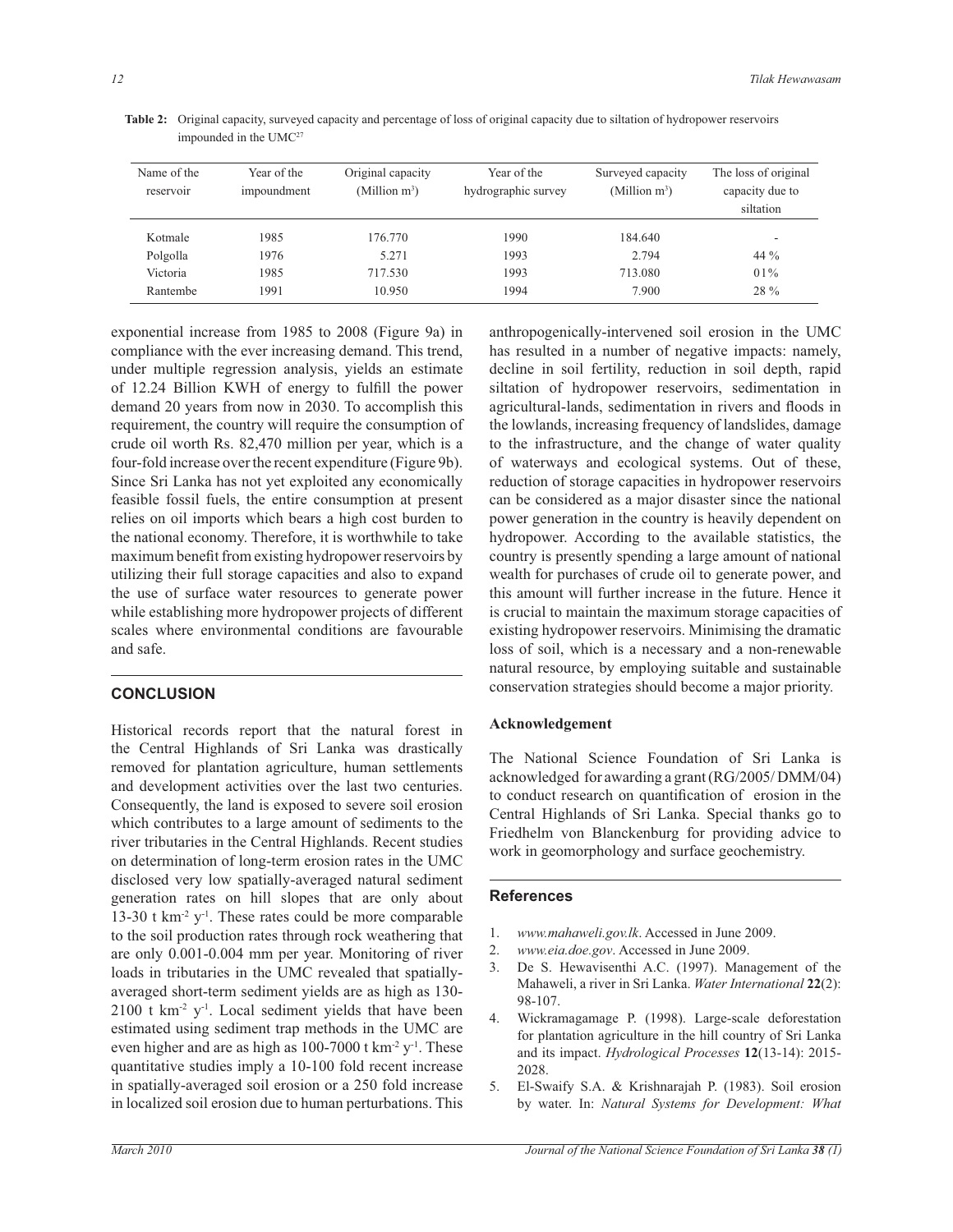*Planners Need to Know* (Ed. R.A. Carpenter ) pp. 99-161. Macmillan Publishing Company, New York.

- 6. Hewawasam T. (2003). *PhD Thesis*, Faculty of Natural Sciences, University of Berne, Berne, Switzerland.
- 7. Department of Irrigation of Sri Lanka (1998). *Soil Map of Sri Lanka*. Land Use Division, Ministry of Lands and Land Development, Rajamalwatte Road, Battaramulla.
- 8. Stocking M.A. (1992). *Soil Erosion in the Upper Mahaweli Catchment*. Environment and Forest Conservation Division, Mahaweli Authority of Sri Lanka, Polgolla.
- 9. Preu C. & Erdelen W. (1992). Geoecological consequences of human impacts on forests in Sri Lanka. In: *Tropical Forests in Transition* (Ed. J. G. Goldammer) pp. 147-164. Birkhauser, Basel, Switzerland.
- 10. Wickramagamage P. (1990). A man's role in the degradation of soil and water resources in Sri Lanka: a historical perspective. *Journal of the National Science Council of Sri Lanka* **18**(1): 1-16.
- 11. United Nations Environment Programme, (2001). *State of the Environment.* UNEP, Nirobi, Kenya.
- 12. Gunatilaka A. (2007). Role of basin-wide landslides in the formation of extensive alluvial gemstone deposits in Sri Lanka. *Earth Surface Processes and Landforms*  **32**(12): 1863-1873.
- 13. Senanayake K. (1993). Causes and mechanisms of landslides in Sri Lanka. In: *Environmental Management, Geo-Water & Engineering Aspects* (Eds. R.N. Chowdhury & S.M. Sivakumar) pp. 323-326. Balkema, Rotterdam, The Netherlands.
- 14. Toy T.J., Foster G.R. & Renard K.G. (2002). *Soil Erosion: Processes, Predictions, Measurements, and Control.*  p. 338. John Wiley & Sons, New York.
- 15. *http://www.ceb.lk/Publications/Annual%20Report/ Annual%20Report%202005%20Z.pdf*. Accessed in June 2008.
- 16. Krishnarajah P. (1985). Soil erosion control measures for tea land in Sri Lanka. *Sri Lankan Journal of Tea Science* **54**(2): 91-100.
- 17. Manipura W.P. (1972). Influence of mulch land cover crops on surface run-off and soil erosion in tea lands in the early growth of replanted tea. *Tea Quarterly* **42**(3): 95- 102.
- 18. Krishnarajah P. (1982). Soil erosion and conservation in the Upper Mahaweli Watersheds. *Joachim Memorial Lecture, Annual Sessions of the Soil Science Society of Sri Lanka,* Colombo.
- 19. Ministry of Forestry and Environment of Sri Lanka (1995). *Forestry Sector Master Plan.* Forestry Planning Unit, Ministry of Forestry and Environment, Colombo.
- 20. Gunatilake H.M. & Vieth G.R. (2000). Estimation of onsite cost of soil erosion : a comparison of replacement and productivity change methods. *Journal of Soil and Water Conservation* **55**(2)**:** 197-204.
- 21 Summerfield M.A. & Hulton N.J. (1994). Natural controls of fluvial denudation rate in major world drainage basins. *Journal of Geophysical Research* **99**(B7)**:** 13871-13883.
- 22. Milliman J.D. & Syvitski J.P.M. (1992). Geomorphic/ tectonic control of sediment discharge to the ocean: the importance of small mountainous rivers. *The Journal of*

*Geology* **100:** 525-544.

- 23. Trimble S.W. (1999). Decreased rates of alluvial sediment storage in the Coon Creek Basin, Wisconsin, 1975-93. *Science* **285**(5431)**:** 1244-1246.
- 24. Trimble S.W. & Crosson P.U.S. (2000). Soil erosion ratesmyth and reality. *Science* **289**(5477)**:** 248-250.
- 25. Joachim A.W.R. & Pandittesekere D.G. (1930). A soil erosion investigation. *Tropical Agriculturist* **74:** 200-203.
- 26. Netherlands Engineering Consultants (NEDECO). (1984). *Sediment Transport in the Mahaweli Ganga*. Hydrology Division, Irrigation Department, Colombo.
- 27. Wallingford H.R. (1995). *Sedimentation Studies in the Upper Mahaweli Catchment, Sri Lanka.* p.40. HR Wallingford Ltd., Oxon, UK.
- 28. Lal D. (1991). Cosmic ray labelling of erosion surfaces: *in situ* nuclide production rates and erosion models. *Earth and Planetary Science Letters* **104**(2-4)**:** 424-439.
- 29. Kohl C.P. & Nishiizumi K. (1992). Chemical isolation of quartz for measurement of *in-situ*-produced cosmogenic nuclides. *Geochimica et Cosmochimica Acta* **56**(9)**:** 3583 - 3587.
- 30. Von Blanckenburg F., Belshaw N.S. & O'Nions R.K. (1996). Separation of <sup>9</sup>Be and cosmogenic <sup>10</sup>Be from environmental materials and SIMS isotope dilution analysis. *Chemical Geology* **129**(1-2)**:** 93-99.
- 31. Kubik P.W., Ivy-Ochs S., Masarik J., Frank M. & Schlüchter C. (1998).  $^{10}$ Be and  $^{26}$ Al production rates deduced from an instantaneous event within the dendrocalibration curve, the landslide of Köfels, Oetz Valley, Austria. *Earth and Planetary Science Letters* **161**(1-4)**:** 231-241.
- 32. Lal D. & Peters B. (1967). Cosmic ray-produced radioactivity on the earth. In: *Handbuch der Physik* (Ed. S. Flügge) pp. 551-612. Springer Verlag, Berlin.
- 33. Nishiizumi K., Winterer E.L., Kohl C.P. & Klein J. (1989). Cosmic ray production rates of <sup>10</sup>Be and <sup>26</sup>Al in quartz from glacially polished rocks. *Journal of Geophysical Research* **94**(B12)**:** 17907-17915.
- 34. Dunai T.J. (2000). Scaling factors for production rates of *in situ* produced cosmogenic nuclides: a critical re-evaluation. *Earth and Planetary Science Letters* **176**(1)**:** 157-169.
- 35. Brown E.T., Bourlès D.L., Colin F., Raisbeck G.M., Yiou F. & Desgarceaux S. (1995). Evidence for muon-induced production of <sup>10</sup>Be in near-surface rocks from the Congo. *Geophysical Research Letters* **22**(6): 703-706.
- 36. Hewawasam T., Von Blanckenburg F., Schaller M. & Kubik W. (2003). Increase of human over natural erosion rates in tropical highlands constrained by cosmogenic nuclides. *Geology* **31**(7): 597-600.
- 37. Bierman P. & Steig E.J. (1996). Estimating rates of denudation using cosmogenic isotope abundances in sediment. *Earth Surface Processes and Landforms* **21**(2): 125-139.
- 38. Brown E.T., Stallard R.F., Larsen M.C., Bourlès D. L., Raisbeck G.M. & Yiou F. (1998). Determination of predevelopment denudation rates of an agricultural watershed (Cayaguás River, Puerto Rico) using *in situ*produced <sup>10</sup>Be in river-borne quartz. *Earth and Planetary Science Letters* **160**(3-4): 723-728.